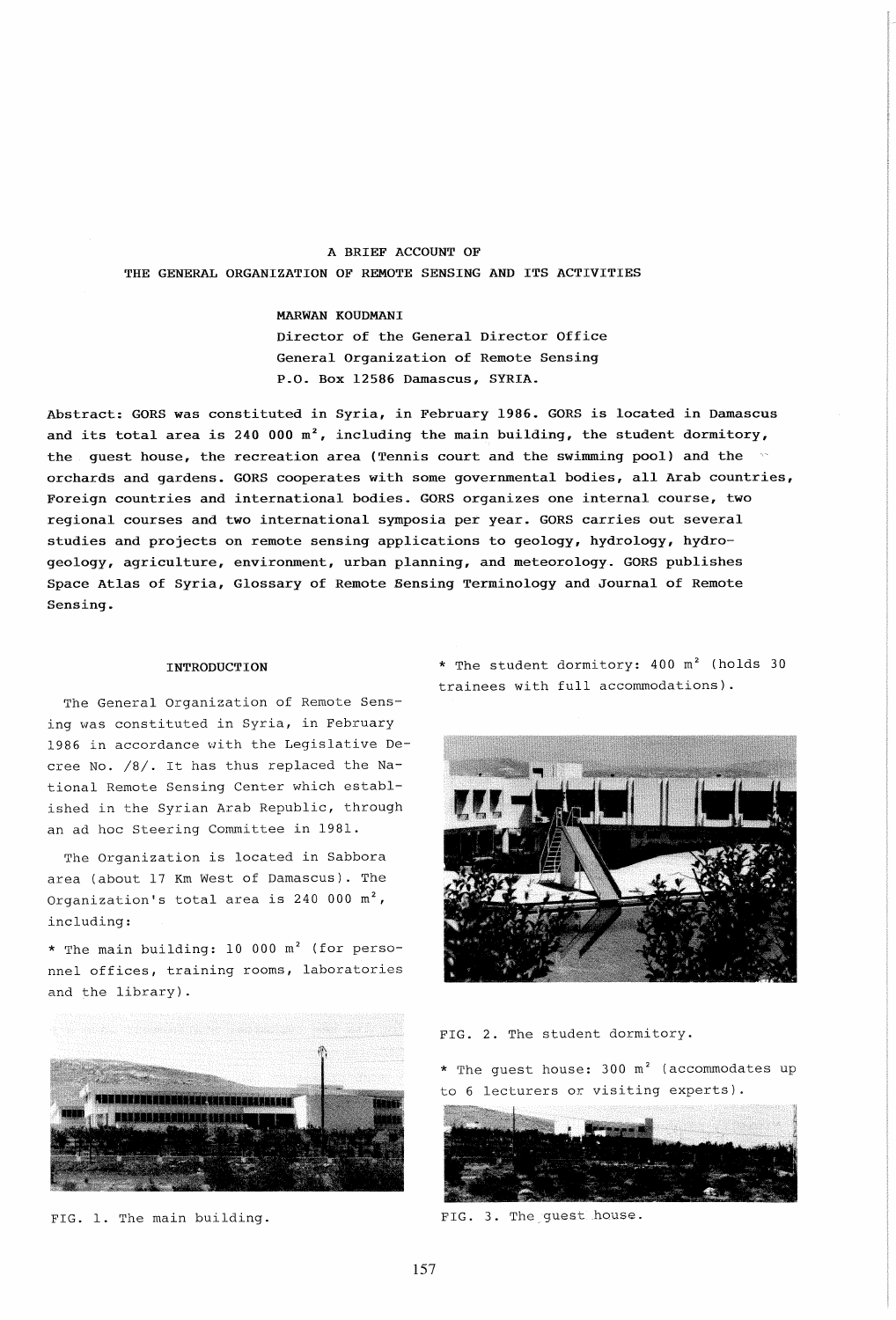\* The recreation area:  $700 \text{ m}^2$  (includes Tennis court /400  $m^2$ / and the swimming pool  $/300 \text{ m}^2/$ .



FIG. 4. The recreation area.

\* The orchards and gardens:  $220000 \text{ m}^2$ .



FIG. 5. The orchards and gardens.

#### 1- COOPERATION:

### 1-1- INTERNAL COOPERATION:

\* GORS cooperates with the following governmental bodies:

- \* Ministry of Irrigation.
- \* Ministry of Agriculture.
- \* Ministry of Petroleum.
- \* Ministry of Environment.
- \* Ministry of Housing and Public Utilities
- \* Ministry of Higher Education.
- \* General Establishment of Surveying.
- \* General Directorate of Meteorology.

\* Universities.

\* GORS has taken part in the Syrian-Soviet Joint Space Flight in 1987.



FIG. 6. The Syrian-Soviet Joint Space Flight (MIR & SOYUZ-T.M.3) 1987.

1-2- EXTERNAL COOPERATION:

## 1-2-1 ARAB COUNTRIES:

\* GORS cooperates with all Arab countries and the Arab League.

\* GORS is seeking to establish an Arab space Agency.

### 1-2-2- FOREIGN COUNTRIES:

GORS cooperates with the following foreign countries and international bodies:

Germany, France, India, The Netherlands, USA, Austria, Italy, Japan, Poland, England Canada, Thailand, Czecholovakia, Cyprus, p Pakistan, Turkey and the United Nations.

### 2- TRAINING:

\* GORS conducts an internal training course for its new technical staffmember once a year.

\* GORS organizes two regional training courses and two international symposia per year.

\* GORS participates with the internal and external conferences, symposia. training courses and workshops.